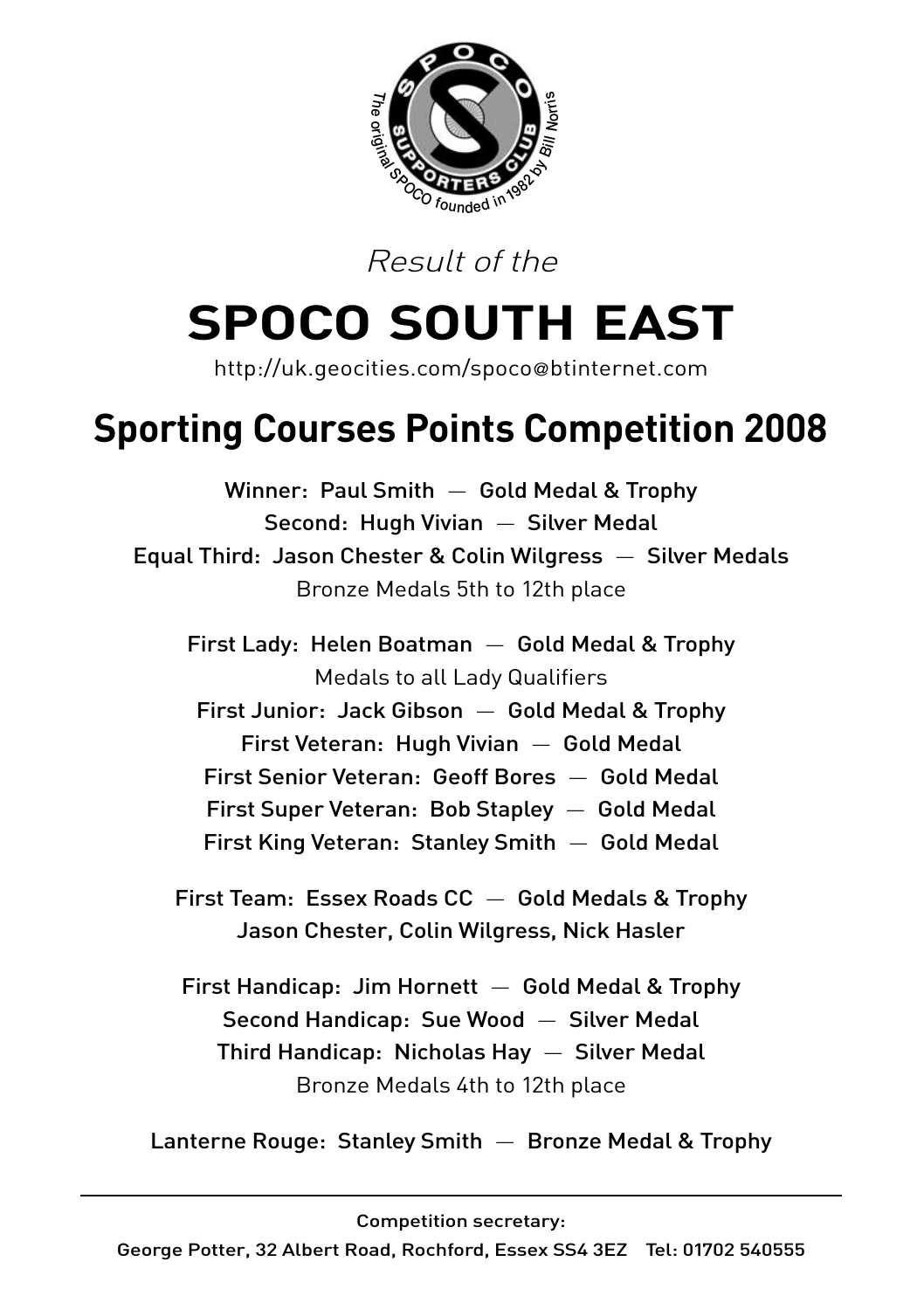#### SPOCO SE – Sporting Courses Competition 2008

| Pos.           | Name                           | Club                                  | Cat           | H'cap | Gp 1 |     | Gp 2 |     | Gp3 |     | <b>Total</b> |
|----------------|--------------------------------|---------------------------------------|---------------|-------|------|-----|------|-----|-----|-----|--------------|
| 1              | Paul Smith                     | PCA Ciclos Uno                        | Sen           | 4     | 119  | 120 | 120  | 120 | 120 | 120 | 719          |
| $\overline{2}$ | Hugh Vivian                    | Finsbury Park CC                      | Vet           | 12    | 119  | 116 | 116  | 120 | 118 | 118 | 707          |
| =3             | Jason Chester                  | Essex Roads CC                        | Vet           | 20    | 118  | 115 | 115  | 119 | 119 | 117 | 703          |
| $=3$           | Colin Wilgress                 | Essex Roads CC                        | Sen           | 26    | 116  | 117 | 119  | 118 | 116 | 117 | 703          |
| 5              | Nick Hastler                   | Essex Roads CC                        | Sen           |       | 116  | 118 | 118  | 118 | 116 | 115 | 701          |
| 6              | <b>Clive Harrison</b>          | Ford CC                               | Vet           |       | 113  | 116 | 116  | 114 | 116 | 115 | 690          |
| 7              | Simon Ginger                   | Shaftesbury CC                        | Vet           |       | 117  | 113 | 115  | 118 | 110 | 114 | 687          |
| 8              | David Bryant                   | Southend Wheelers                     | Sen           | 49    | 113  | 113 | 114  | 112 | 118 | 112 | 680          |
| 9              | David Bradnam                  | <b>Flitch Crono</b>                   | Sen           | 8     | 111  | 112 | 114  | 115 | 117 | 107 | 676          |
| 10             | Nicholas Hay                   | Verulam CC                            | Vet           | 85    | 109  | 107 | 117  | 113 | 114 | 110 | 670          |
| 11             | Gary Wood                      | Maldon & District CC                  | Vet           | 61    | 112  | 105 | 113  | 112 | 106 | 118 | 666          |
| 12             | Colin Lewin                    | Wildside-2xu-RT                       | Vet           |       | 109  | 108 | 111  | 110 | 109 | 111 | 658          |
| 13             | <b>Neal Marrin</b>             | Finsbury Park CC                      | Sen           | 63    | 110  | 109 | 110  | 106 | 109 | 106 | 650          |
| 14             | John Iszatt                    | <b>API-Metrow</b>                     | Vet           | 51    | 108  | 105 | 111  | 106 | 104 | 111 | 645          |
| 15             | Geoff Bores                    | Ford CC                               | SenVet        |       | 103  | 113 | 109  | 99  | 104 | 108 | 636          |
| =16            | Ken Baker                      | <b>Colchester Rovers CC</b>           | SenVet        | 69    | 98   | 101 | 102  | 108 | 105 | 113 | 627          |
| $=16$          | Jonathan Hemming Addiscombe CC |                                       | Sen           | 61    | 106  | 110 | 111  | 100 | 97  | 103 | 627          |
| 18             | Graham Hurrell                 | <b>Basildon CC</b>                    | Vet           | 38    | 98   | 99  | 108  | 108 | 99  | 112 | 624          |
| 19             | <b>Adrian Manley</b>           | <b>Colchester Rovers CC</b>           | Vet           | 127   | 105  | 106 | 110  | 112 | 81  | 108 | 622          |
| 20             |                                | Stephen McDonald Maldon & District CC | Vet           | 89    | 102  | 106 | 100  | 104 | 103 | 102 | 617          |
| 21             | Gary Barton                    | <b>Chelmer CC</b>                     | SenVet        | 74    | 102  | 102 | 101  | 109 | 98  | 100 | 612          |
| 22             | Dan Todman                     | Eagle Road Club                       | Sen           | 83    | 107  | 105 | 103  | 112 | 79  | 101 | 607          |
| 23             | <b>Tom Silverlock</b>          | Hemel Hemstead CC                     | Vet           |       | 103  | 100 | 97   | 104 | 99  | 97  | 600          |
| 24             | Paul Sexton                    | Maldon & District CC                  | Vet           |       | 93   | 104 | 100  | 107 | 95  | 95  | 594          |
| 25             | Simon Gent                     | <b>Team Econ Energy</b>               | Sen           |       | 104  | 86  | 95   | 98  | 102 | 106 | 591          |
| 26             | Jim Hornett                    | SPOCO SC                              | SenVet        | 223   | 92   | 99  | 103  | 106 | 92  | 96  | 588          |
| 27             | Helen Boatman                  | Team Milton Keynes                    | Lady          |       | 96   | 101 | 98   | 110 | 80  | 97  | 582          |
| $= 28$         | Barry Page                     | Hertfordshire Whs                     | Vet           | 115   | 106  | 97  | 89   | 93  | 100 | 93  | 578          |
| $= 28$         | <b>Chris Tomkins</b>           | Hainault RC                           | SenVet        | 146   | 94   | 103 | 99   | 102 | 89  | 91  | 578          |
| 30             | <b>Bob Stapley</b>             | Epsom CC                              | SupVet        | 91    | 86   | 101 | 94   | 92  | 99  | 101 | 573          |
| 31             | Kevin Darragh                  | <b>API-Metrow</b>                     | Sen           | 167   | 87   | 100 | 92   | 77  | 92  | 94  | 542          |
| 32             | Lea Marshall                   | Essex Roads CC                        | Lady          | 146   | 93   | 82  | 98   | 87  | 74  | 90  | 524          |
| 33             | Andrew Sheridan                | Maldon & District CC                  | Vet           | 158   | 73   | 94  | 87   | 96  | 88  | 85  | 523          |
| =34            | Gwen Cook                      | Essex Roads CC                        | Lady          | 164   | 91   | 81  | 83   | 104 | 70  | 86  | 515          |
| $=34$          | Allman Fowler                  | Maldon & District CC                  | Vet           |       | 87   | 81  | 94   | 80  | 90  | 83  | 515          |
| 36             | Leon Wong                      | <b>Team Econ Energy</b>               | Sen           |       | 66   | 87  | 93   | 103 | 84  | 81  | 514          |
| 37             | Robin Johnson                  | <b>Brighton Mitre CC</b>              | SenVet        | 148   | 84   | 85  | 90   | 98  | 79  | 74  | 510          |
| 38             | Kevin Bunton                   | Maldon & District CC                  | Vet           |       | 90   | 82  | 99   | 67  | 72  | 87  | 497          |
| 39             | Sue Wood                       | Maldon & District CC                  | Lady          | 277   | 75   | 73  | 83   | 93  | 85  | 86  | 495          |
| 40             |                                | Karthic Kukathasan Becontree Wheelers | Sen           |       | 75   | 79  | 92   | 86  | 50  | 81  | 463          |
| 41             | <b>Stanley Smith</b>           | Viking RC                             | KingVet   200 |       | 73   | 69  | 55   | 89  | 76  | 79  | 441          |

#### SPOCO SE – Junior Competition 2008

| Name           | Club                                               | Cat    |    | Gp 1 |                     | Gn 2 |                  | Total |
|----------------|----------------------------------------------------|--------|----|------|---------------------|------|------------------|-------|
| Jack Gibson    | Maldon & District CC                               | Junior | 80 | 103  |                     |      | 97   111 110 112 | - 613 |
| 2 George Wood  | Maldon & District CC Junior                        |        |    |      | 60 78 85   75 82 92 |      |                  | 472   |
| 3 Keelv Bunton | Maldon & District CC JuniorLady   69 64 80   76 91 |        |    |      |                     |      | 84 I             | 464   |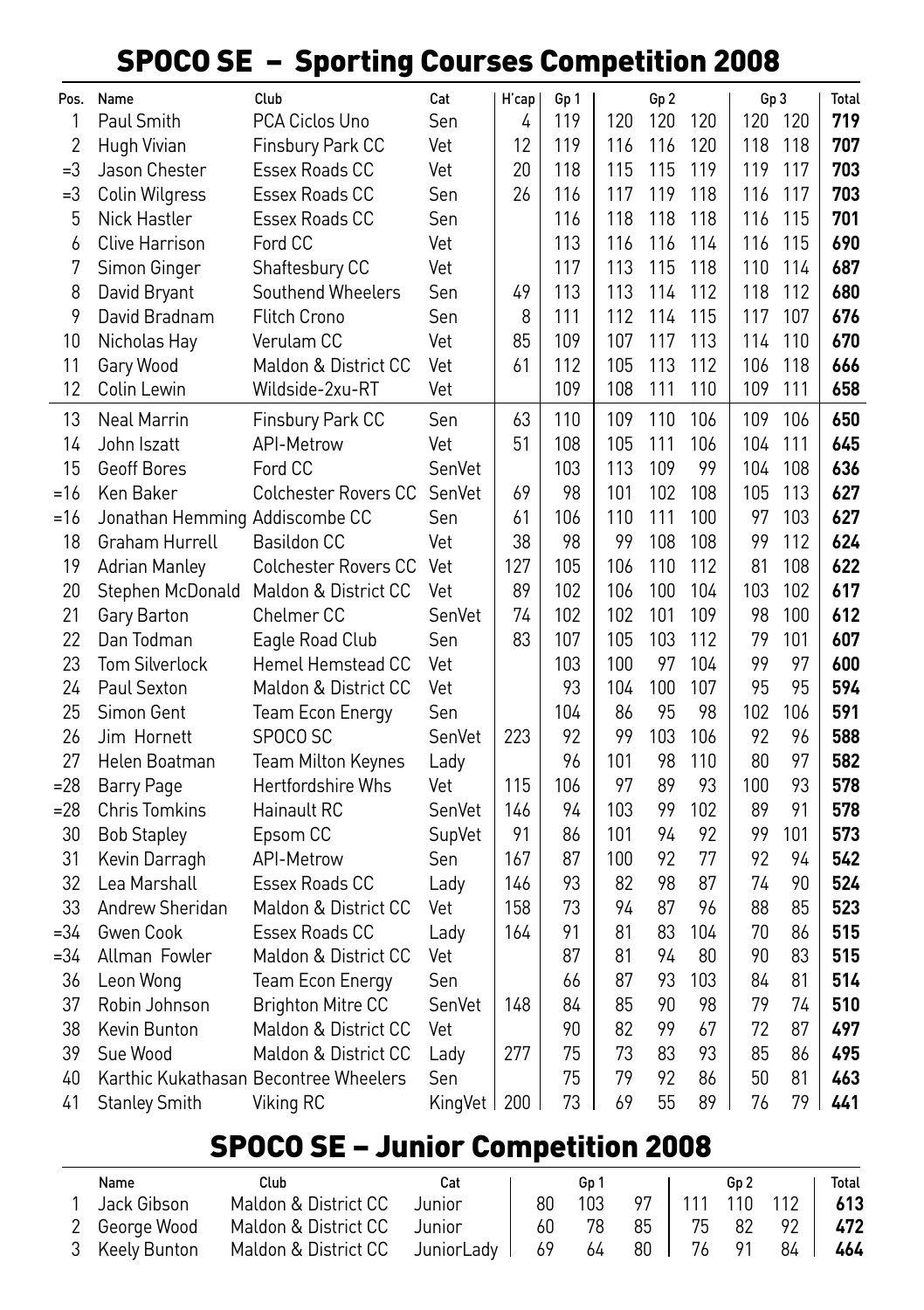### SPOCO SE – non-qualifiers (In Club order)

| Name                                  | Club                         | Cat              | H'cap | Gp 1      |           | Gp 2 |     | Gp3 |     |
|---------------------------------------|------------------------------|------------------|-------|-----------|-----------|------|-----|-----|-----|
| Colin Marshall                        | 34 Nomads CC                 | SenVet           | 150   | 88        |           |      |     |     |     |
| Andrew Green                          | Addiscombe CC                | Sen              |       | 71        | 102       | 76   | 90  |     |     |
| Bryn Tully                            | Anerley BC                   | SupVet           |       | 66        | 92        | 68   | 95  | 96  |     |
| <b>Richard Tully</b>                  | Anerley BC                   | Sen              |       | 91        | 110       | 99   | 111 |     |     |
| Gary Poole                            | API-Metrow                   | Vet              | 13    | 120       | 119       | 117  | 117 | 119 |     |
| Glenn Taylor                          | <b>API-Metrow</b>            | Sen              | 2     |           | 117       | 120  | 116 |     |     |
| Dave Rudkin                           | <b>Bishop's Stortford CC</b> | SupVet           |       | 79        |           |      |     |     |     |
| Mark Curling                          | Cambridge University CC      | Sen              |       |           |           | 115  |     |     |     |
| Mark Holt                             | Cambridge University CC      | Sen              |       | 114       | 112       | 117  | 111 |     |     |
| Graham Brant                          | Chelmer CC                   | Sen              |       | 85        | 68        | 97   | 92  | 87  |     |
| Steve Freeman                         | Chelmer <sub>CC</sub>        | Vet              | 49    | 109       | 115       | 83   | 105 | 103 |     |
| John Golder                           | Chelmer CC                   | SenVet           |       | 104       | 107       |      |     | 101 |     |
| Antony Stapleton                      | Chelmer <sub>CC</sub>        | Vet              | 44    | 110       |           |      |     | 119 |     |
| Simon Constable                       | Essex Roads CC               | Sen              | 121   | 95        | 85        |      |     |     |     |
| Adrian Haldane                        | Finsbury Park CC             | Sen              |       |           |           |      |     |     |     |
| David Kendall                         | Finsbury Park CC             | Sen              | 22    |           | 116       | 115  |     | 117 |     |
| Chris Lodge                           | Finsbury Park CC             | Vet              | 48    | 110       | 101       | 82   | 108 |     |     |
| Gray Turnock                          | Finsbury Park CC             | Sen              |       |           | 51        | 83   |     |     |     |
| <b>Russell Cook</b>                   | Ford CC<br>Ford CC           | Vet<br>SenVet    |       | 85        | 96        | 85   |     | 94  |     |
| <b>Steve Knott</b>                    | Hainault RC                  | Vet              |       |           | 89        |      |     | 86  |     |
| Robin Dulson<br>Paul Godfrey          | Hainault RC                  | Sen              |       | 108       | 107       | 113  | 105 | 97  |     |
| <b>Mark Steers</b>                    | Hainault RC                  | Vet              |       | 105       | 106       | 98   | 103 | 96  |     |
| <b>Brian Swallow</b>                  | Maldon & District CC         | KingVet          | 177   |           | 70        |      |     | 77  |     |
| <b>Robert Douglas</b>                 | Norwood Paragon              | Vet              | 50    | 106       | 105       |      |     | 111 |     |
| Tristan Davenne                       | PCA Ciclos Uno               | Sen              |       |           | 111       | 118  | 118 | 119 | 120 |
| André Dyason                          | PCA Ciclos Uno               | Vet              |       | 116       | 114       | 115  |     |     |     |
| Ewan Hendon                           | PCA Ciclos Uno               | Sen              | 27    | 113       | 113       | 116  | 110 | 111 |     |
| Dean Lubin                            | PCA Ciclos Uno               | Sen              | 6     | 120       | 119       | 119  | 120 | 119 |     |
| <b>Stewart Fung</b>                   | Redbridge CC                 | Sen              | 107   |           | 101       |      |     |     |     |
| <b>Richard Mellor</b>                 | Redbridge CC                 | Vet              | 60    | 110       | 110       | 103  |     | 108 | 112 |
| Jed Rock                              | Redhill CC                   | Sen              |       | 95        | 97        |      |     |     |     |
| <b>Terry Anderson</b>                 | Shaftesbury CC               | SupVet           | 45    |           | 84        |      |     |     |     |
| David Miesner                         | Shaftesbury CC               | SupVet           | 163   | 94        | 86        | 87   | 99  | 98  |     |
| Robin Webb                            | Shaftesbury CC               | SenVet           | 74    |           | 75        |      |     |     |     |
| <b>Niall Digby</b>                    | Sigma Sport PCS RT           | Sen              |       | 118       | 116       | 119  |     |     |     |
| Arthur Knowler                        | Southend Wheelers            | Vet              | 194   | 92        | 82        | 102  | 95  |     |     |
| Brendan Fahy                          | SPOCO Supporters Club        | Vet              | 154   | 87        | 76        | 102  |     | 91  |     |
| John Carden                           | <b>Team Economic Energy</b>  | SenVet           |       |           | 53        | 84   |     |     |     |
| Anna Grundy                           | <b>Team Economic Energy</b>  | Lady             |       | 80        | 59        |      |     |     |     |
| Robert Hemming                        | <b>Team Economic Energy</b>  | Vet              |       |           | 72        |      |     |     |     |
| Jonathon Tomlinson                    | <b>Team Economic Energy</b>  | Sen              |       |           | 114       | 80   |     |     |     |
| Philip Tsang                          | <b>Team Economic Energy</b>  | Sen              |       | 65        | 92        |      |     | 81  |     |
| Katie Ward                            | Team Economic Energy         | Lady             |       | 73        | 81        | 87   | 100 | 82  |     |
| Jamie Xavier                          | <b>Team Economic Energy</b>  | Sen              |       | 56        | 43        | 78   | 62  | 73  |     |
| Jason White                           | Team JD Cycles               | Sen              | 2     | 119       | 118       | 120  | 120 | 120 |     |
| Mick Walker                           | VC Elan - Harry Perry        | SupVet           | 167   | 101       | 89        |      |     |     |     |
| John Bonnyhood<br><b>Bob Brabbins</b> | Victoria CC<br>Victoria CC   | SenVet<br>SupVet | 55    | 108<br>59 | 105<br>62 |      |     |     |     |
| Adrian Feek                           | VTTA L & H Counties          | Vet              |       |           |           |      |     | 98  |     |
| David Solomon                         | Whitewebs CC                 | SenVet           | 93    | 91        | 80        | 88   | 88  | 89  |     |
| Colin Clarke                          | <b>Wolsey Road Club</b>      | Vet              | 221   |           |           |      |     |     |     |
|                                       |                              |                  |       |           |           |      |     |     |     |